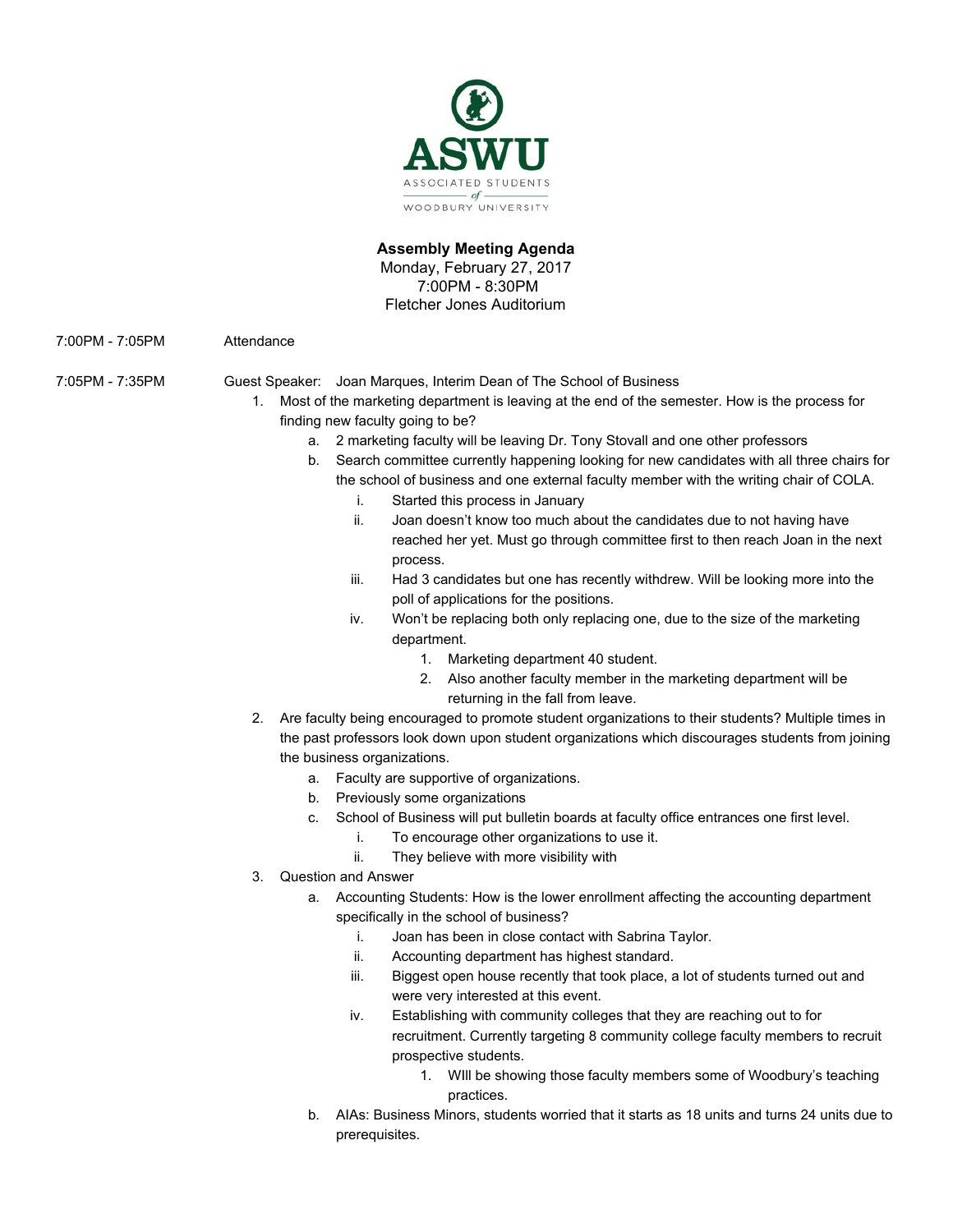- i. If you are going for a minor maybe consider a double major due to not much difference in unit credits.
	- 1. One student has done this, Tony Lopez, focuses his business class in his summer terms as well as his last years in his architecture degree.
	- 2. Working on reducing prerequisites for class due to wanting to start a certificate program.
		- a. In the future would rather have architecture, or other students receive certificate in examples such as entrepreneurship rather.
- c. BBA board only having one meeting and receiving credit for having leadership experience when they only have to attend one meeting.
	- i. BBA program going through some problems currently.
	- ii. Don't want to establish it as a student organization such as accounting society to reduce rules and regulations for the students to be in this organization.
	- iii. BBA Board being senators for the school of business possibly?
		- 1. Hard to get students involved with student organizations.
			- a. Due to not checking meetings, over exertion, etc.
		- 2. Possibly you emails are going to junk?
			- a. Possibility of looking into must contact email companies to not let @woodbury.edu not go to junk.
			- b. Joan will reach out to website committee.
			- c. All students will be required to have a Woodbury email starting this fall.
				- i. Hopes this will improve communication as students will need to check that email for anything for Woodbury related.
- d. Improving the chairs announcing of names at graduation so that way everyone can hear them.
	- i. Chairs will announce names for each department.
	- ii. Will mention to committee and chairs about this problem.
	- iii. Possibly have people that speak spanish, arabic, etc to be able to announce names.
- 7:35PM 7:45PM Upcoming Events
	- 1. Feburary 28
		- a. Black History Luncheon- 12pm
	- 2. March 1
		- a. Phi Sig Color Me Mine 12-3:30 quad
		- b. Delta Farmers' Market 12-1 quad
		- c. Meditation Class lunch ahmanson
		- d. Comm Club Open Mic Night 7-9 Ahmanson
	- 3. March 4
		- a. Grad Fair 9-3 woodys
		- b. Phi Sig Color Run 10:30-12 upper field
	- 4. March 6
		- a. Yoga Jam 12:15-1 ahmanson
		- b. President Forum- 7-8:30p- Fletcher Jones

7:45PM - 8:00PM Senator Reports

School of Architecture

- - a. No Report
	- 1. Mohamed Hasan [mohamedhasan1256@gmail.com](mailto:mohamedhasan1256@gmail.com)
		-
	- 2. VACANT Please email any recommendations to [aswu@woodbury.edu](mailto:aswu@woodbury.edu)
		- a. Interior Architecture senator coming soon.
- School of Business
	-

1. VACANT Please email any recommendations to aswu@woodbury.edu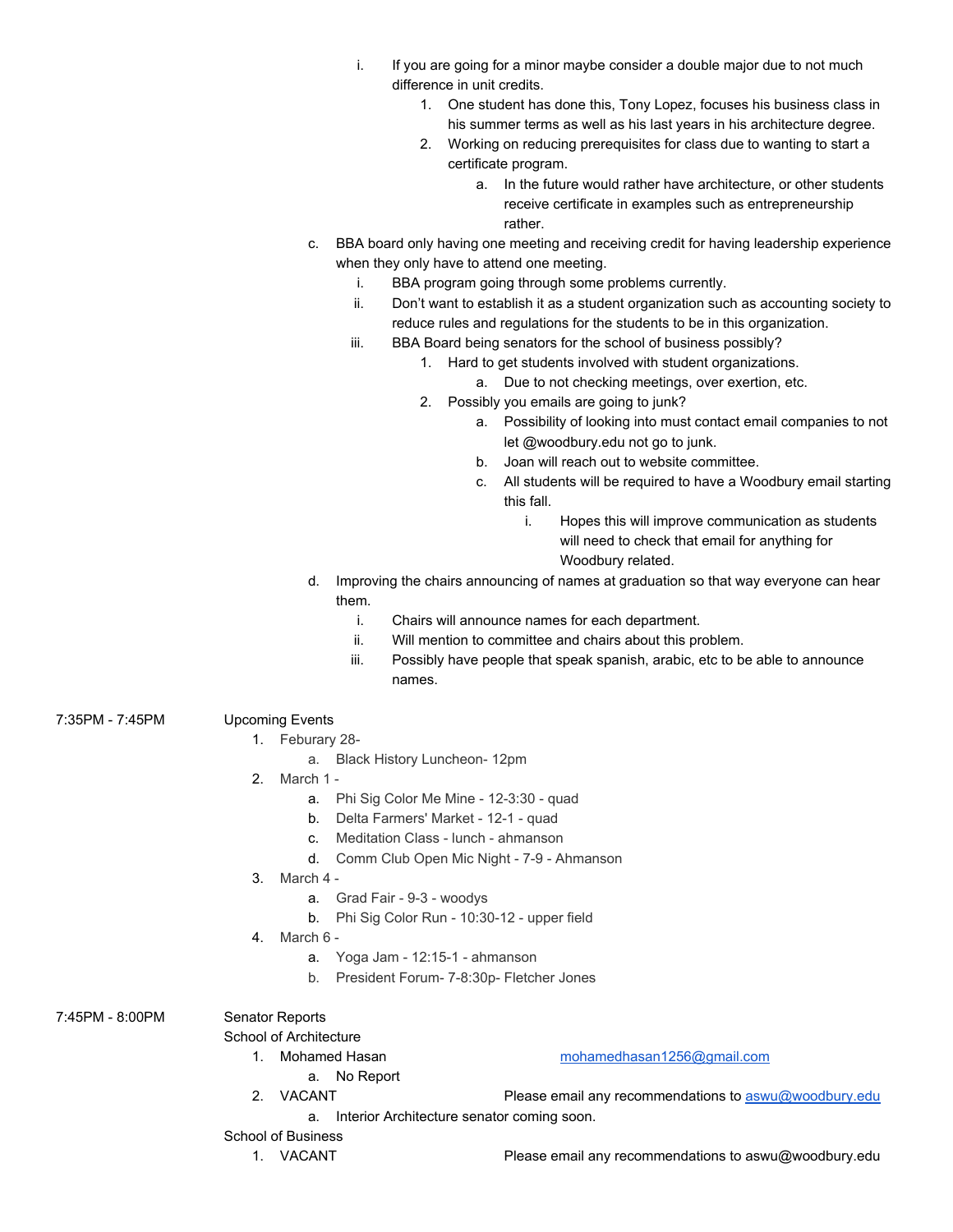School of Media, Culture, and Design

2. VACANT Please email any recommendations to aswu@woodbury.edu

### 1. Niomie Glory [niomie.glory@gmail.com](mailto:niomie.glory@gmail.com)

# a. No Report

## 2. Andrew Hill and the community of the [drewboy585@gmail.com](mailto:drewboy585@gmail.com)

- a. I have had several conversations with students from varying majors and discussed with them any concerns regarding issues they are experiencing within their respective major. Many of the graphic design students have argued that they are in need of more work space especially those within the freshmen and sophomore years. I am in going to be in talks with Sue Vassella regarding this issue at a later date. Will update when more information is provided.
- b. In regards to animation I also have continued to have one on one conversation with students from freshmen on up. I have listened to and taken a few notes regarding their concerns and any suggestions they have regarding what they would like to see as an improvement with the department since the current chair, Dori Littell Herrick will be retiring at the end of this semester and the replacement chair will be open to suggestions from the student body.

## College of Liberal Arts

- 1. Tricia Lopez tricia lopez1131@yahoo.com
	- a. No Report
- 

# 8:00PM - 8:15PM Executive Board Reports

## 1. Jia Er Lin, President in the state is a proportional [jiaer.lin@woodburyuniversity.edu](mailto:jiaer.lin@woodburyuniversity.edu)

- a. Who has voted? Make sure all your friends get the ballot and vote! We have only received 100 votes so far. Deadline for voting is this Friday.
- b. Vandalism regarding the WOODBURY letters- our interns worked really hard and this project really meant a lot to us, a lot of time and money was spent on this. The vandalism does not portray the university in a positive way by having these photos posted, if you have posted images, please take them down, or if you know anyone who's done that, please have them take it down. We are sending people who do not cooperate through the conduct process since this is an act of vandalism. And remember, it was your student life fee that funded these letters, we are actively looking to get the letters back, so if you have any information, feel free to speak to anyone on e board or Mauro.
- c. Senior Week... Tuesday (3/7) Almost Alumni Luncheon; Thursday (3/9) Grad Fair; 3/28 will be the Meet-and-Greet with Angella Nazarian! During lunch on a Tuesday.
- d. Also, we will be having a town hall for all students next week with President Steele in here. We will also be voting for the Excellency in Teaching and various org awards (nominations taken from the e-ballot).
- 2. Alex Holguin, Executive VP alexholguin18@hotmail.com

- a. Highly suggested to be sure to vote to increase the student life fee= more money for OAC events
	- i. Increase in fees allows more programming for OAC.
	- ii. Also allows for more projects on campus.
		- 1. Increase longevity of those projects.
	- iii. Not having to increase for a longer period of time.
- b. SH Courtyard is officially done! Big thanks to our project manager Jane for helping us complete this project. Also big thanks to maintenance to help prepare the sh courtyard for us.
- c. Condom Dispensers, Studio Scrap Bins
- d. Bulletin Boards in Restrooms/Across campus approved by cabinet. In the process of getting a quote from la fabrica for the price of the bulletin boards for outside and in the process of purchasing boards for restrooms.
- 
- 3. Alecks Rodriguez, VP of Finance [alex.rodriguez@woodburyuniversity.edu](mailto:alex.rodriguez@woodburyuniversity.edu)
	- a. Just a few reminders about OAC

2. VACANT Please email any recommendations to aswu@woodbury.edu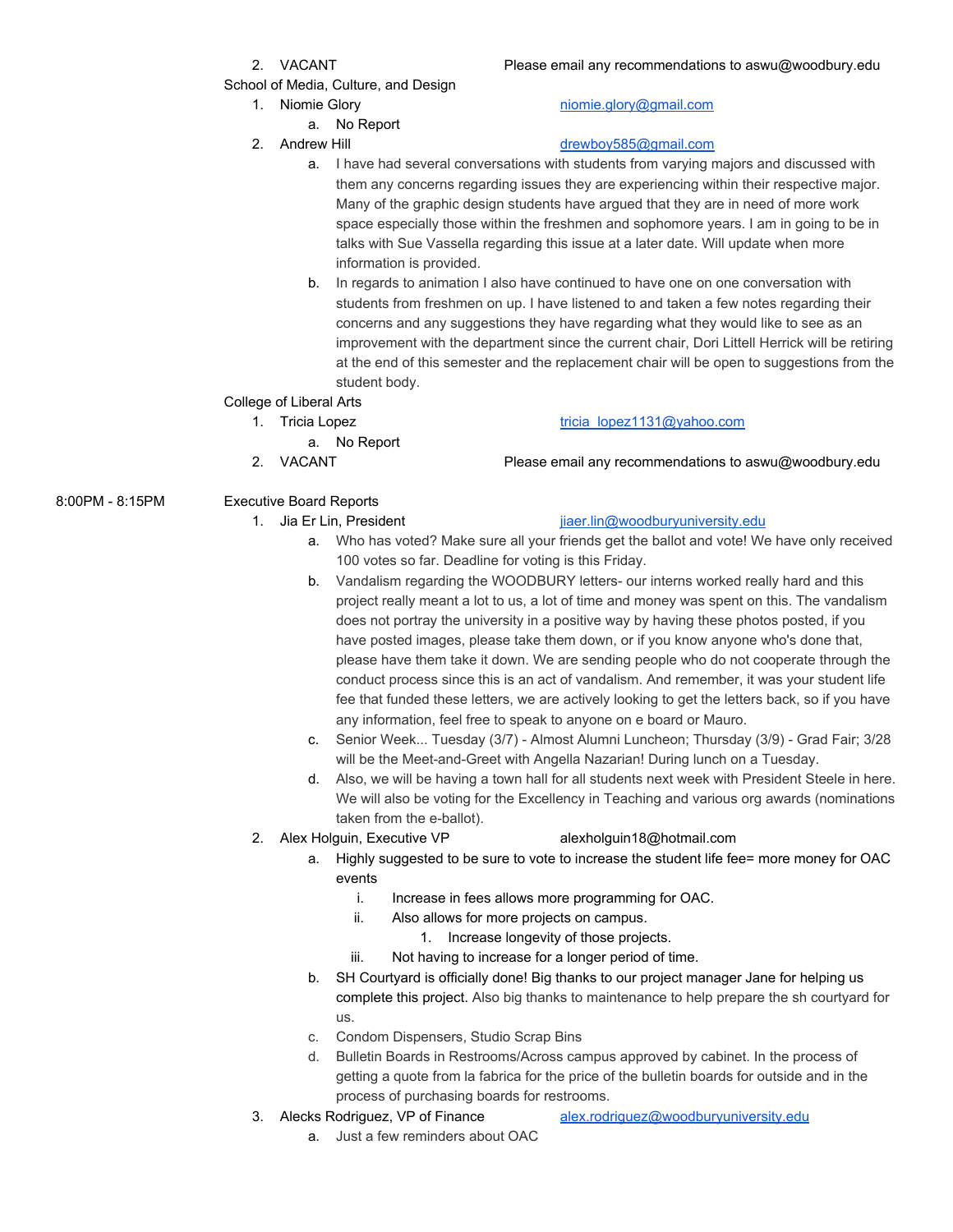- i. Check your accounts that you received transfers should come up as spring allocations.
- ii. Reconciliations should be done within 10 business days. Communicate with me if you have any issues/questions.
- iii. Reconciliation form online
- iv. <https://goo.gl/forms/bTOxzJp3Mhe22yew1>
- v. If there are date changes or location changes please contact us, otherwise we assume the event didn't/won't happen and you will be penalized for not holding event, no marketing, etc.
- 4. Esteban Cerna, VP of Student Orgs [esteban.m.cerna@hotmail.com](mailto:esteban.m.cerna@hotmail.com)
	- a. Seed money, must do one event this semester.
	- b. Poster Policy- only post on brick and bulletin boards, not allowed to be placed on glass, painted surfaces, or library.
	- c. ASYou followup
		- i. Unity and Beta Lamba Chi also in attendance
		- ii. Transfers coming soon.
	- d. Need advisor emails for advisor workshop
		- i. For planning of advisor workshop.
	- e. Check ASWU/ Woodbury website for any problems with the website and how your organization is represented.
- 5. Stephanie Sandoval, VP of Marketing [stephanie.sandoval@woodburyuniversity.edu](mailto:stephanie.sandoval@woodburyuniversity.edu)
	- a. Thank you for those who have sent in your flyer on time and for the upcoming events please send them in and remember to use the appropriate sizes for ASWU co sponsor stamp.
- 6. Amanda Sachartoff, VP of Student Life [amandasachartoff@gmail.com](mailto:amandasachartoff@gmail.com)
	- a. Sorry I could not be at the meeting tonight, I have an event for my internship.
	- b. I just want to remind everyone that the Woodstock t-shirt contest is due Feb 28th by 5 pm. It is not to late to enter and win 50\$! Email me using the email on the agenda for rules and guidelines.
	- c. This weeks CAB N Get will be voting on the submitted t-shirt designs, so come out support your peers and choose an awesome shirt that will be given out at Woodstock. In addition, there will be a fun game about spring break and alcohol awareness where you can can win prizes.
	- d. As a teaser for woodstock I wanted to let you all know we have booked beautiful Samba Dancers perform at Woodstock this year. Make sure to follow us at ASWUCAB on Instagram to find out more information about the artists and vendors going to be at woodstock this year.

### 8:15PM - 8:20PM Advisor Report

### 1. Mauro Diaz [mauro.diaz@woodbury.edu](mailto:mauro.diaz@woodbury.edu)

- a. Thank you for participating with us it is appreciated.
- b. Be sure to vote because you get the government you vote for.
	- i. Going to work on having more people run in the future.
- c. Dr. Steele will be coming next week please bring more students to help participate in the conversation.
- d. Be sure to use Starfish as a new tool for you to utilize.
- e. Vandalizing of Woodbury letters- be sure to understand this is your money that you are losing. Also vandalism was turned into theft when the letters were taken. Also when a certain amount of money will cause a misdemeanor to turn into a felony. The board of conduct will be moving this forward.
- 8:20PM 8:30PM Open Forum
	- - 1. If you have anything that was not addressed, please submit an anonymous comment into the Comment Box right outside in the hallway, in the ASWU pool house, or email [aswu@woodbury.edu.](mailto:aswu@woodbury.edu)